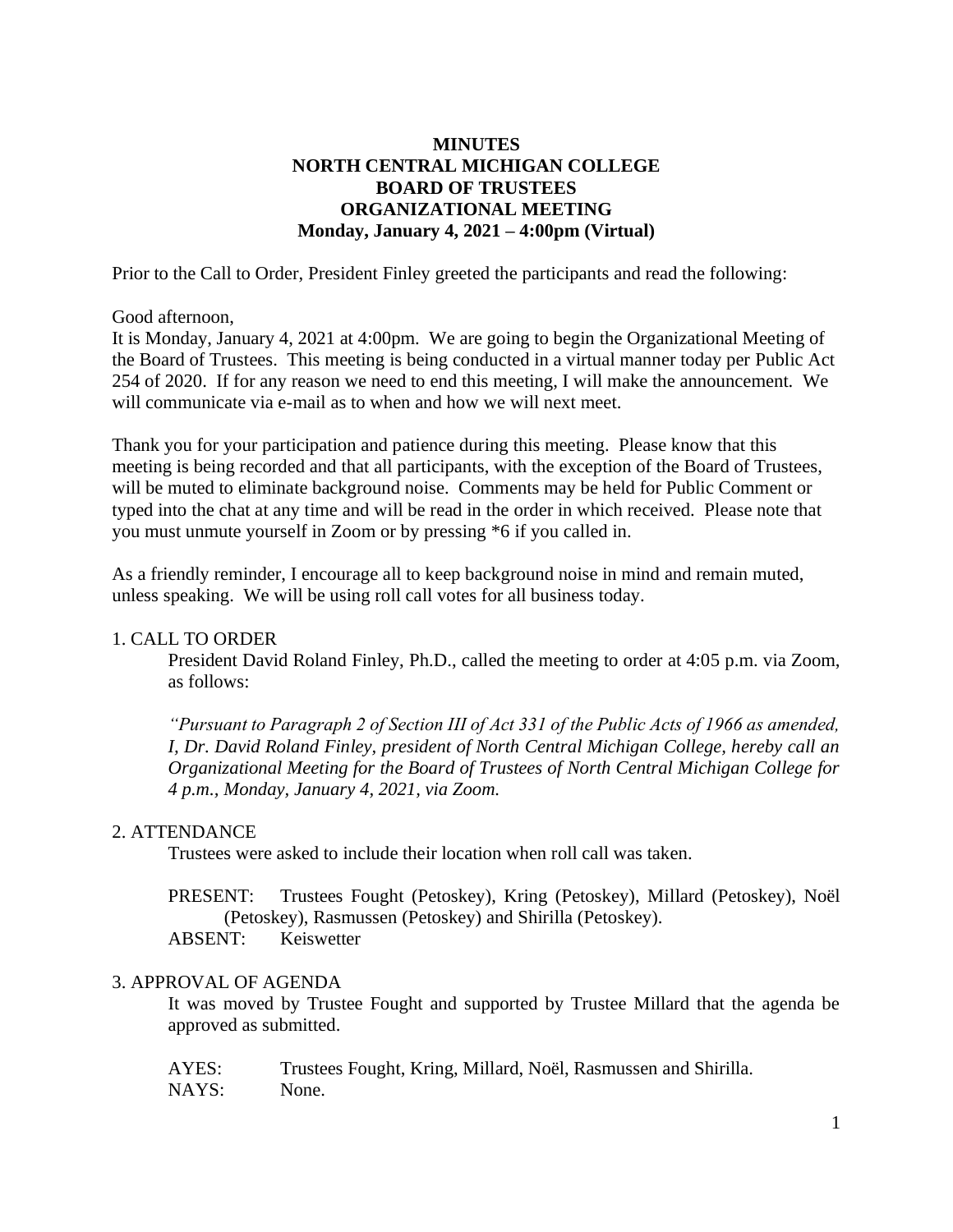## 4. SCHEDULED PUBLIC COMMENT

None.

## 5. ELECTION OF OFFICERS

It was moved by Trustee Shirilla and supported by Trustee Rasmussen that Phil Millard be elected as chairman, Dave Kring as vice chairman, Irma Noël as secretary, and John Fought as treasurer.

AYES: Trustees Fought, Kring, Millard, Noël, Rasmussen and Shirilla. NAYS: None.

President Finley turned the meeting over to Chairman Millard. Chairman Millard expressed his gratitude for the confidence being expressed in him to serve as Chairman. He also thanked the Vice Chair, Treasurer, Secretary and Trustees as well.

Chairman Millard shared that the Board of Trustee Committee Assignments for 2021-2022 had one change from the previous year, which was that Trustee Fought would join the Foundation Committee.

## 6. ADOPTION OF RULES

It was moved by Trustee Millard and supported by Trustee Fought that the Roberts Rules of Order, as revised, be adopted to govern the proceedings of the North Central Michigan College Board of Trustees, and that the bylaws, including the rules to govern the Board of Trustees meetings, be adopted and continue to be followed.

AYES: Trustees Fought, Kring, Millard, Noël, Rasmussen and Shirilla. NAYS: None.

## 7. ESTABLISHMENT OF REGULAR MEETING SCHEDULE (2021-2022)

It was moved by Trustee Noël and supported by Trustee Kring that the Regular Board Meetings of the North Central Michigan College Board of Trustees be held at 4 p.m. on the fourth Tuesday of each month, in Conference Rooms 1 and 2 of the Library/Conference Center, unless otherwise noted.

AYES: Trustees Fought, Kring, Millard, Noël, Rasmussen and Shirilla. NAYS: None.

# 8. ESTABLISHMENT OF DEPOSITORIES

The following PREAMBLE and RESOLUTION were offered by Trustee Fought and supported by Trustee Kring:

WHEREAS, there may, hereafter from time to time, come into the hands of Trustee Fought, Treasurer of North Central Michigan College, certain public monies belonging to said North Central Michigan College, and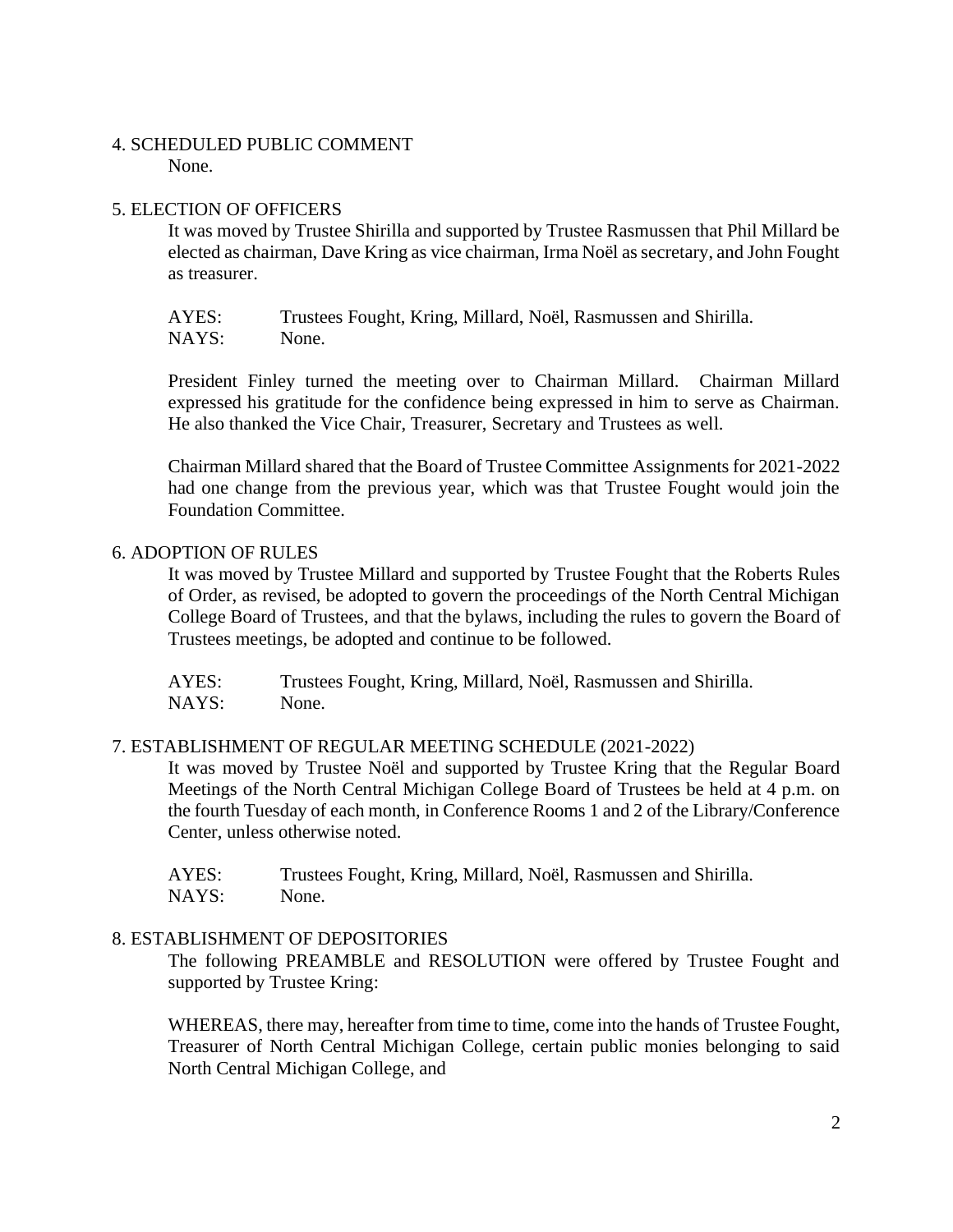WHEREAS, it is incumbent upon the Board of Trustees of the said North Central Michigan College to provide by resolution for the deposit of all public monies including tax monies coming into the hands of said Treasurer, in one or more banks to be designated in such resolution and in such manner as may therein be provided, now

THEREFORE BE IT RESOLVED, that JP Morgan-Chase Bank, TCF Bank, and Fifth Third Bank are hereby designated as depositories in which the said Treasurer is hereby directed to deposit all monies including tax monies coming into the hands of the Treasurer in his name as Treasurer.

AYES: Trustees Fought, Kring, Millard, Noël, Rasmussen and Shirilla. NAYS: None.

The following PREAMBLE and RESOLUTION were offered by Trustee Fought and supported by Trustee Noël:

WHEREAS, it is in the general interest to provide for the orderly handling of funds belonging to North Central Michigan College, now

## THEREFORE BE IT RESOLVED, THAT

- 1. A blanket Fidelity and Faithful Performance Bond covering the Board of Trustees, and each employee of \$100,000 be secured, the amount to be changed at the will of the Board of Trustees.
- 2. Money and Securities insurance covering the Board of Trustees and each employee be secured in the amount of \$100,000.
- 3. Disbursement of funds of North Central Michigan College will be handled in the following way:

Accounts will be established in which all public monies will be deposited in the name of the College. Disbursements from the account will be valid by check, or any other such documentation as required by the banks, when signed by two of the following persons:

President David Roland Finley Interim Vice President of Finance and Facilities Tom Zeidel Treasurer of the Board John E. Fought or Secretary of the Board Irma Noël

4. The President be authorized to secure loans up to the amount of \$15,000 from JP Morgan-Chase Bank (in the form of credit card use), and that the President at his discretion be allowed to issue credit cards of up to \$5,000 to members of the administration as he sees fit.